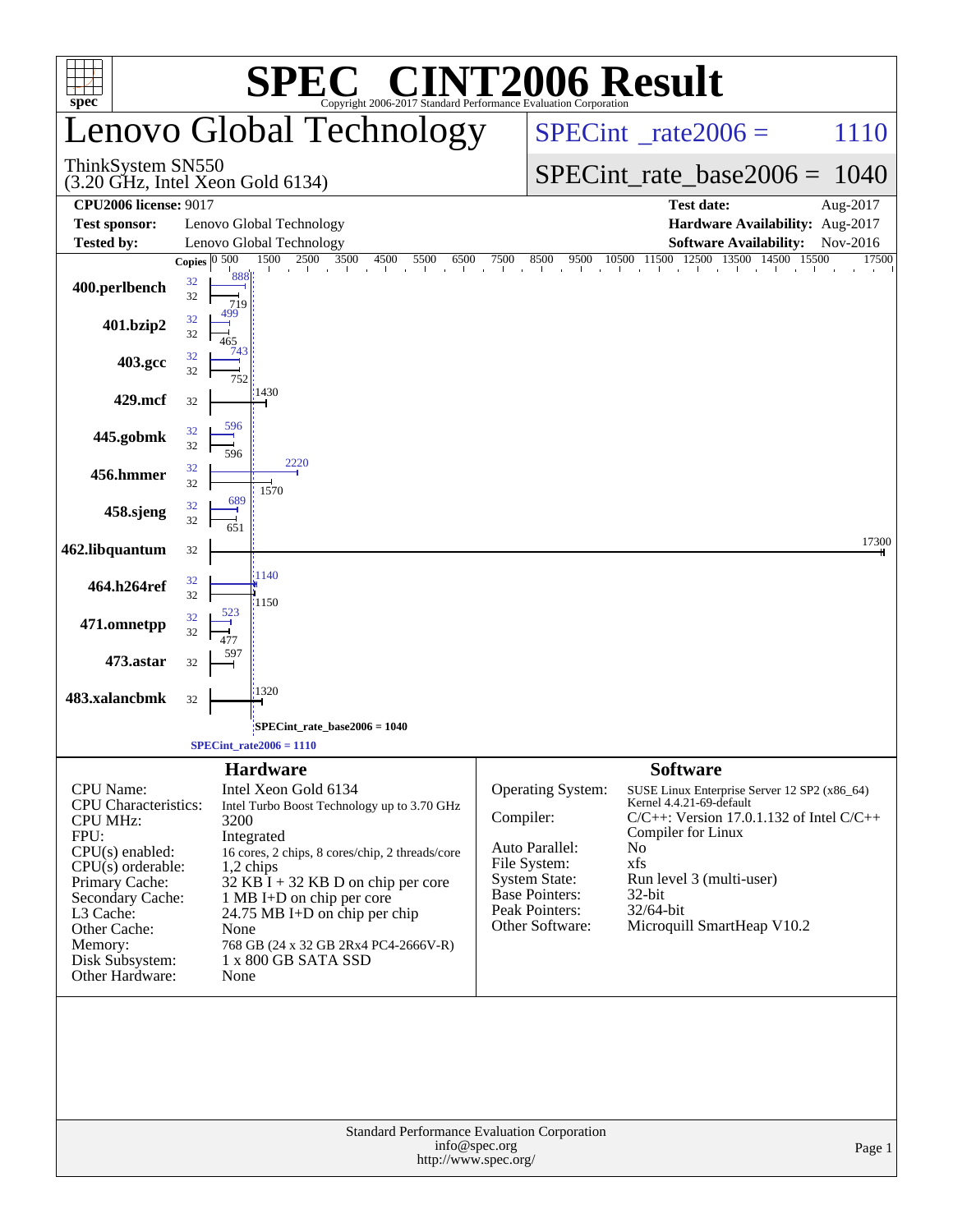

## enovo Global Technology

#### ThinkSystem SN550

(3.20 GHz, Intel Xeon Gold 6134)

SPECint rate $2006 = 1110$ 

#### [SPECint\\_rate\\_base2006 =](http://www.spec.org/auto/cpu2006/Docs/result-fields.html#SPECintratebase2006) 1040

**[Test sponsor:](http://www.spec.org/auto/cpu2006/Docs/result-fields.html#Testsponsor)** Lenovo Global Technology **[Hardware Availability:](http://www.spec.org/auto/cpu2006/Docs/result-fields.html#HardwareAvailability)** Aug-2017

**[CPU2006 license:](http://www.spec.org/auto/cpu2006/Docs/result-fields.html#CPU2006license)** 9017 **[Test date:](http://www.spec.org/auto/cpu2006/Docs/result-fields.html#Testdate)** Aug-2017 **[Tested by:](http://www.spec.org/auto/cpu2006/Docs/result-fields.html#Testedby)** Lenovo Global Technology **[Software Availability:](http://www.spec.org/auto/cpu2006/Docs/result-fields.html#SoftwareAvailability)** Nov-2016

#### **[Results Table](http://www.spec.org/auto/cpu2006/Docs/result-fields.html#ResultsTable)**

|                                                                                                          | <b>Base</b>   |                |       |                |            |                | <b>Peak</b> |               |                |              |                |              |                |              |
|----------------------------------------------------------------------------------------------------------|---------------|----------------|-------|----------------|------------|----------------|-------------|---------------|----------------|--------------|----------------|--------------|----------------|--------------|
| <b>Benchmark</b>                                                                                         | <b>Copies</b> | <b>Seconds</b> | Ratio | <b>Seconds</b> | Ratio      | <b>Seconds</b> | Ratio       | <b>Copies</b> | <b>Seconds</b> | <b>Ratio</b> | <b>Seconds</b> | <b>Ratio</b> | <b>Seconds</b> | <b>Ratio</b> |
| 400.perlbench                                                                                            | 32            | 432            | 723   | 435            | <b>718</b> | 435            | 719         | 32            | 352            | 888          | 352            | 888          | 352            | 887          |
| 401.bzip2                                                                                                | 32            | 664            | 465   | 664            | 465        | 663            | 466         | 32            | 618            | 499          | 618            | 500          | 620            | 498          |
| $403.\mathrm{gcc}$                                                                                       | 32            | 343            | 752   | 343            | 752        | 343            | <b>750</b>  | 32            | 346            | 744          | 348            | 739          | 347            | 743          |
| $429$ .mcf                                                                                               | 32            | 206            | 1420  | 204            | 1430       | 204            | <b>1430</b> | 32            | 206            | 1420         | 204            | 1430         | 204            | 1430         |
| $445$ .gobmk                                                                                             | 32            | 565            | 594   | 560            | 599        | 564            | 596         | 32            | 562            | 597          | 563            | 596          | 564            | 596          |
| 456.hmmer                                                                                                | 32            | 191            | 1570  | 190            | 1570       | 190            | 1570        | 32            | 134            | 2220         | 134            | 2230         | 134            | 2220         |
| $458$ .sjeng                                                                                             | 32            | 596            | 650   | 595            | 651        | 595            | 651         | 32            | 562            | 689          | 563            | 688          | 560            | 691          |
| 462.libquantum                                                                                           | 32            | 38.6           | 17200 | 38.4           | 17300      | 38.4           | 17300       | 32            | 38.6           | 17200        | 38.4           | 17300        | 38.4           | 17300        |
| 464.h264ref                                                                                              | 32            | 633            | 1120  | 618            | 1150       | 618            | 1150        | 32            | 602            | 1180         | 628            | 1130         | 622            | 1140         |
| 471.omnetpp                                                                                              | 32            | 416            | 480   | 419            | 477        | 419            | 477         | 32            | 383            | 523          | 384            | 521          | 382            | 523          |
| 473.astar                                                                                                | 32            | 376            | 597   | 377            | 596        | 376            | 597         | 32            | 376            | 597          | 377            | 596          | 376            | 597          |
| 483.xalancbmk                                                                                            | 32            | 167            | 1320  | 166            | 1330       | 167            | 1320        | 32            | 167            | 1320         | 166            | 1330         | 167            | 1320         |
| Results appear in the order in which they were run. Bold underlined text indicates a median measurement. |               |                |       |                |            |                |             |               |                |              |                |              |                |              |

#### **[Submit Notes](http://www.spec.org/auto/cpu2006/Docs/result-fields.html#SubmitNotes)**

 The numactl mechanism was used to bind copies to processors. The config file option 'submit' was used to generate numactl commands to bind each copy to a specific processor. For details, please see the config file.

#### **[Operating System Notes](http://www.spec.org/auto/cpu2006/Docs/result-fields.html#OperatingSystemNotes)**

Stack size set to unlimited using "ulimit -s unlimited"

#### **[Platform Notes](http://www.spec.org/auto/cpu2006/Docs/result-fields.html#PlatformNotes)**

 BIOS configuration: Choose Operating Mode set to Maximum Performance DCU Streamer Prefetcher set to Disable Per Core P-state set to Disable UPI Prefetcher set to Disable Stale AtoS set to Enable LLC dead line alloc set to Disable Sysinfo program /home/cpu2006-1.2-ic17.0u1/config/sysinfo.rev6993 Revision 6993 of 2015-11-06 (b5e8d4b4eb51ed28d7f98696cbe290c1) running on SN550 Wed Aug 23 15:30:27 2017 This section contains SUT (System Under Test) info as seen by

 some common utilities. To remove or add to this section, see: <http://www.spec.org/cpu2006/Docs/config.html#sysinfo>

 From /proc/cpuinfo model name : Intel(R) Xeon(R) Gold 6134 CPU @ 3.20GHz Continued on next page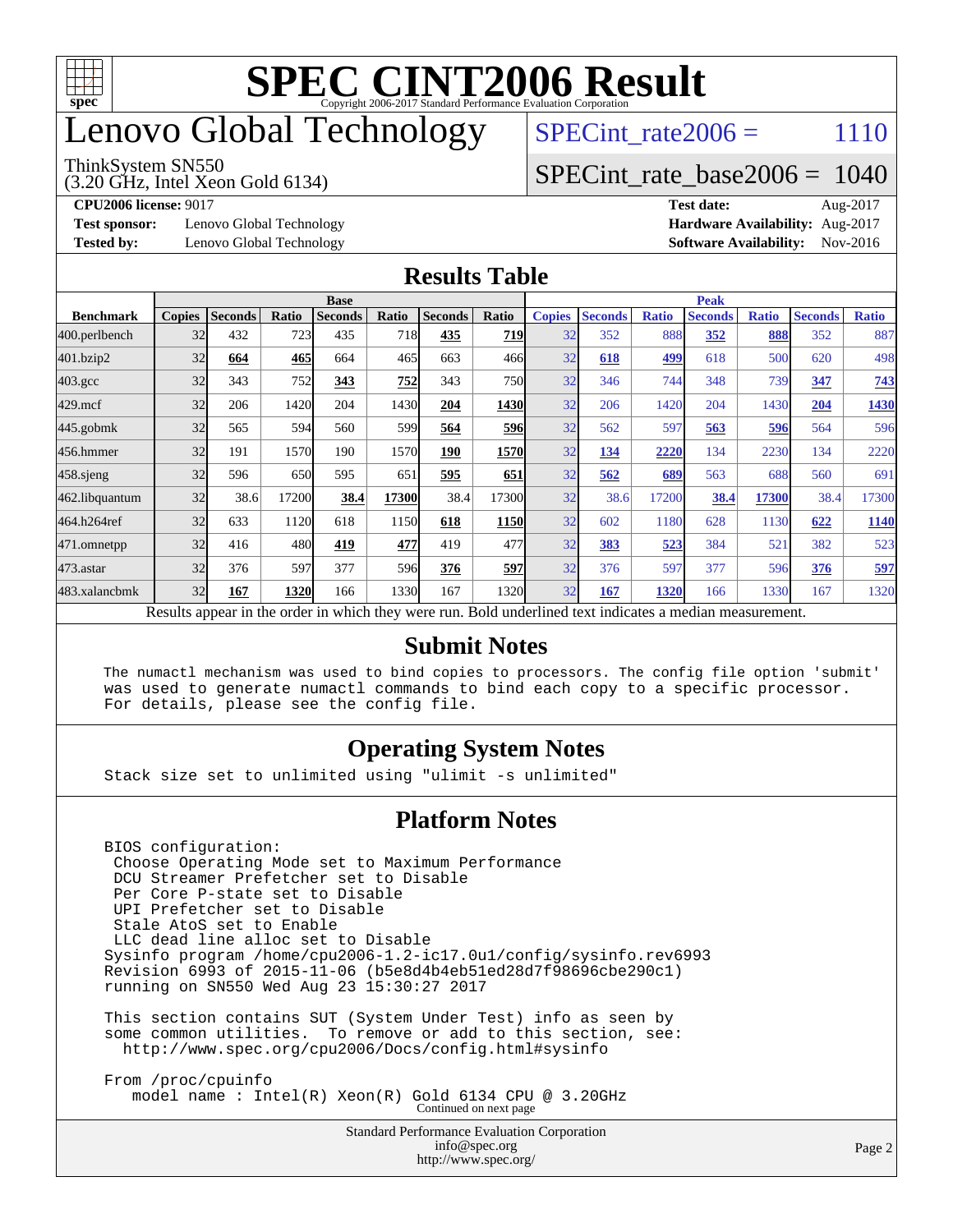

## enovo Global Technology

SPECint rate  $2006 = 1110$ 

(3.20 GHz, Intel Xeon Gold 6134) ThinkSystem SN550

[SPECint\\_rate\\_base2006 =](http://www.spec.org/auto/cpu2006/Docs/result-fields.html#SPECintratebase2006) 1040

**[Test sponsor:](http://www.spec.org/auto/cpu2006/Docs/result-fields.html#Testsponsor)** Lenovo Global Technology **[Hardware Availability:](http://www.spec.org/auto/cpu2006/Docs/result-fields.html#HardwareAvailability)** Aug-2017 **[Tested by:](http://www.spec.org/auto/cpu2006/Docs/result-fields.html#Testedby)** Lenovo Global Technology **[Software Availability:](http://www.spec.org/auto/cpu2006/Docs/result-fields.html#SoftwareAvailability)** Nov-2016

**[CPU2006 license:](http://www.spec.org/auto/cpu2006/Docs/result-fields.html#CPU2006license)** 9017 **[Test date:](http://www.spec.org/auto/cpu2006/Docs/result-fields.html#Testdate)** Aug-2017

#### **[Platform Notes \(Continued\)](http://www.spec.org/auto/cpu2006/Docs/result-fields.html#PlatformNotes)**

Standard Performance Evaluation Corporation 2 "physical id"s (chips) 32 "processors" cores, siblings (Caution: counting these is hw and system dependent. The following excerpts from /proc/cpuinfo might not be reliable. Use with caution.) cpu cores : 8 siblings : 16 physical 0: cores 0 4 5 6 16 19 20 22 physical 1: cores 0 2 3 9 16 19 26 27 cache size : 25344 KB From /proc/meminfo MemTotal: 792244240 kB HugePages\_Total: 0<br>Hugepagesize: 2048 kB Hugepagesize: From /etc/\*release\* /etc/\*version\* SuSE-release: SUSE Linux Enterprise Server 12 (x86\_64) VERSION = 12 PATCHLEVEL = 2 # This file is deprecated and will be removed in a future service pack or release. # Please check /etc/os-release for details about this release. os-release: NAME="SLES" VERSION="12-SP2" VERSION\_ID="12.2" PRETTY\_NAME="SUSE Linux Enterprise Server 12 SP2" ID="sles" ANSI\_COLOR="0;32" CPE\_NAME="cpe:/o:suse:sles:12:sp2" uname -a: Linux SN550 4.4.21-69-default #1 SMP Tue Oct 25 10:58:20 UTC 2016 (9464f67) x86\_64 x86\_64 x86\_64 GNU/Linux run-level 3 Aug 23 15:26 SPEC is set to: /home/cpu2006-1.2-ic17.0u1 Filesystem Type Size Used Avail Use% Mounted on /dev/sda4 xfs 687G 49G 639G 8% /home Additional information from dmidecode: Warning: Use caution when you interpret this section. The 'dmidecode' program reads system data which is "intended to allow hardware to be accurately determined", but the intent may not be met, as there are frequent changes to hardware, firmware, and the "DMTF SMBIOS" standard. BIOS Lenovo -[IVE109A-1.00]- 04/27/2017 Memory: 24x Samsung M393A4K40BB2-CTD 32 GB 2 rank 2666 MHz Continued on next page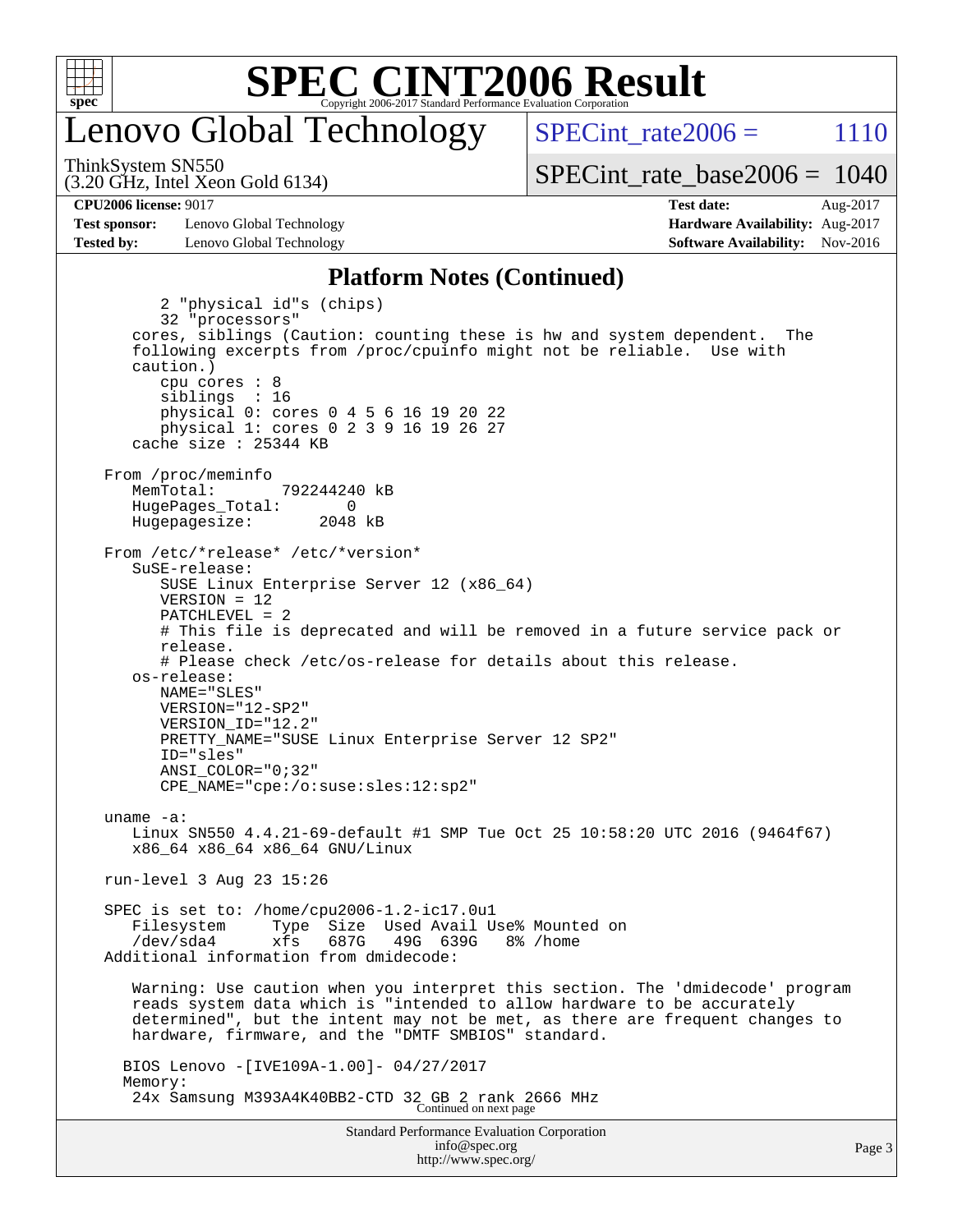

## enovo Global Technology

SPECint rate $2006 = 1110$ 

[SPECint\\_rate\\_base2006 =](http://www.spec.org/auto/cpu2006/Docs/result-fields.html#SPECintratebase2006) 1040

ThinkSystem SN550

(3.20 GHz, Intel Xeon Gold 6134)

**[Test sponsor:](http://www.spec.org/auto/cpu2006/Docs/result-fields.html#Testsponsor)** Lenovo Global Technology **[Hardware Availability:](http://www.spec.org/auto/cpu2006/Docs/result-fields.html#HardwareAvailability)** Aug-2017 **[Tested by:](http://www.spec.org/auto/cpu2006/Docs/result-fields.html#Testedby)** Lenovo Global Technology **[Software Availability:](http://www.spec.org/auto/cpu2006/Docs/result-fields.html#SoftwareAvailability)** Nov-2016

**[CPU2006 license:](http://www.spec.org/auto/cpu2006/Docs/result-fields.html#CPU2006license)** 9017 **[Test date:](http://www.spec.org/auto/cpu2006/Docs/result-fields.html#Testdate)** Aug-2017

#### **[Platform Notes \(Continued\)](http://www.spec.org/auto/cpu2006/Docs/result-fields.html#PlatformNotes)**

(End of data from sysinfo program)

#### **[General Notes](http://www.spec.org/auto/cpu2006/Docs/result-fields.html#GeneralNotes)**

Environment variables set by runspec before the start of the run: LD\_LIBRARY\_PATH = "/home/cpu2006-1.2-ic17.0u1/lib/ia32:/home/cpu2006-1.2-ic17.0u1/lib/intel64:/home/cpu2006-1.2-ic17.0u1/sh10.2"

 Binaries compiled on a system with 1x Intel Core i7-4790 CPU + 32GB RAM memory using Redhat Enterprise Linux 7.2 Transparent Huge Pages enabled by default Filesystem page cache cleared with: echo 1> /proc/sys/vm/drop\_caches runspec command invoked through numactl i.e.: numactl --interleave=all runspec <etc>

### **[Base Compiler Invocation](http://www.spec.org/auto/cpu2006/Docs/result-fields.html#BaseCompilerInvocation)**

[C benchmarks](http://www.spec.org/auto/cpu2006/Docs/result-fields.html#Cbenchmarks):

[icc -m32 -L/opt/intel/compilers\\_and\\_libraries\\_2017/linux/lib/ia32](http://www.spec.org/cpu2006/results/res2017q4/cpu2006-20170918-50093.flags.html#user_CCbase_intel_icc_c29f3ff5a7ed067b11e4ec10a03f03ae)

[C++ benchmarks:](http://www.spec.org/auto/cpu2006/Docs/result-fields.html#CXXbenchmarks)

[icpc -m32 -L/opt/intel/compilers\\_and\\_libraries\\_2017/linux/lib/ia32](http://www.spec.org/cpu2006/results/res2017q4/cpu2006-20170918-50093.flags.html#user_CXXbase_intel_icpc_8c35c7808b62dab9ae41a1aa06361b6b)

### **[Base Portability Flags](http://www.spec.org/auto/cpu2006/Docs/result-fields.html#BasePortabilityFlags)**

 400.perlbench: [-D\\_FILE\\_OFFSET\\_BITS=64](http://www.spec.org/cpu2006/results/res2017q4/cpu2006-20170918-50093.flags.html#user_basePORTABILITY400_perlbench_file_offset_bits_64_438cf9856305ebd76870a2c6dc2689ab) [-DSPEC\\_CPU\\_LINUX\\_IA32](http://www.spec.org/cpu2006/results/res2017q4/cpu2006-20170918-50093.flags.html#b400.perlbench_baseCPORTABILITY_DSPEC_CPU_LINUX_IA32) 401.bzip2: [-D\\_FILE\\_OFFSET\\_BITS=64](http://www.spec.org/cpu2006/results/res2017q4/cpu2006-20170918-50093.flags.html#user_basePORTABILITY401_bzip2_file_offset_bits_64_438cf9856305ebd76870a2c6dc2689ab) 403.gcc: [-D\\_FILE\\_OFFSET\\_BITS=64](http://www.spec.org/cpu2006/results/res2017q4/cpu2006-20170918-50093.flags.html#user_basePORTABILITY403_gcc_file_offset_bits_64_438cf9856305ebd76870a2c6dc2689ab) 429.mcf: [-D\\_FILE\\_OFFSET\\_BITS=64](http://www.spec.org/cpu2006/results/res2017q4/cpu2006-20170918-50093.flags.html#user_basePORTABILITY429_mcf_file_offset_bits_64_438cf9856305ebd76870a2c6dc2689ab) 445.gobmk: [-D\\_FILE\\_OFFSET\\_BITS=64](http://www.spec.org/cpu2006/results/res2017q4/cpu2006-20170918-50093.flags.html#user_basePORTABILITY445_gobmk_file_offset_bits_64_438cf9856305ebd76870a2c6dc2689ab) 456.hmmer: [-D\\_FILE\\_OFFSET\\_BITS=64](http://www.spec.org/cpu2006/results/res2017q4/cpu2006-20170918-50093.flags.html#user_basePORTABILITY456_hmmer_file_offset_bits_64_438cf9856305ebd76870a2c6dc2689ab) 458.sjeng: [-D\\_FILE\\_OFFSET\\_BITS=64](http://www.spec.org/cpu2006/results/res2017q4/cpu2006-20170918-50093.flags.html#user_basePORTABILITY458_sjeng_file_offset_bits_64_438cf9856305ebd76870a2c6dc2689ab) 462.libquantum: [-D\\_FILE\\_OFFSET\\_BITS=64](http://www.spec.org/cpu2006/results/res2017q4/cpu2006-20170918-50093.flags.html#user_basePORTABILITY462_libquantum_file_offset_bits_64_438cf9856305ebd76870a2c6dc2689ab) [-DSPEC\\_CPU\\_LINUX](http://www.spec.org/cpu2006/results/res2017q4/cpu2006-20170918-50093.flags.html#b462.libquantum_baseCPORTABILITY_DSPEC_CPU_LINUX) 464.h264ref: [-D\\_FILE\\_OFFSET\\_BITS=64](http://www.spec.org/cpu2006/results/res2017q4/cpu2006-20170918-50093.flags.html#user_basePORTABILITY464_h264ref_file_offset_bits_64_438cf9856305ebd76870a2c6dc2689ab) 471.omnetpp: [-D\\_FILE\\_OFFSET\\_BITS=64](http://www.spec.org/cpu2006/results/res2017q4/cpu2006-20170918-50093.flags.html#user_basePORTABILITY471_omnetpp_file_offset_bits_64_438cf9856305ebd76870a2c6dc2689ab) 473.astar: [-D\\_FILE\\_OFFSET\\_BITS=64](http://www.spec.org/cpu2006/results/res2017q4/cpu2006-20170918-50093.flags.html#user_basePORTABILITY473_astar_file_offset_bits_64_438cf9856305ebd76870a2c6dc2689ab) 483.xalancbmk: [-D\\_FILE\\_OFFSET\\_BITS=64](http://www.spec.org/cpu2006/results/res2017q4/cpu2006-20170918-50093.flags.html#user_basePORTABILITY483_xalancbmk_file_offset_bits_64_438cf9856305ebd76870a2c6dc2689ab) [-DSPEC\\_CPU\\_LINUX](http://www.spec.org/cpu2006/results/res2017q4/cpu2006-20170918-50093.flags.html#b483.xalancbmk_baseCXXPORTABILITY_DSPEC_CPU_LINUX)

### **[Base Optimization Flags](http://www.spec.org/auto/cpu2006/Docs/result-fields.html#BaseOptimizationFlags)**

[C benchmarks](http://www.spec.org/auto/cpu2006/Docs/result-fields.html#Cbenchmarks):

[-xCORE-AVX512](http://www.spec.org/cpu2006/results/res2017q4/cpu2006-20170918-50093.flags.html#user_CCbase_f-xCORE-AVX512) [-ipo](http://www.spec.org/cpu2006/results/res2017q4/cpu2006-20170918-50093.flags.html#user_CCbase_f-ipo) [-O3](http://www.spec.org/cpu2006/results/res2017q4/cpu2006-20170918-50093.flags.html#user_CCbase_f-O3) [-no-prec-div](http://www.spec.org/cpu2006/results/res2017q4/cpu2006-20170918-50093.flags.html#user_CCbase_f-no-prec-div) [-qopt-prefetch](http://www.spec.org/cpu2006/results/res2017q4/cpu2006-20170918-50093.flags.html#user_CCbase_f-qopt-prefetch) [-qopt-mem-layout-trans=3](http://www.spec.org/cpu2006/results/res2017q4/cpu2006-20170918-50093.flags.html#user_CCbase_f-qopt-mem-layout-trans_170f5be61cd2cedc9b54468c59262d5d)

Continued on next page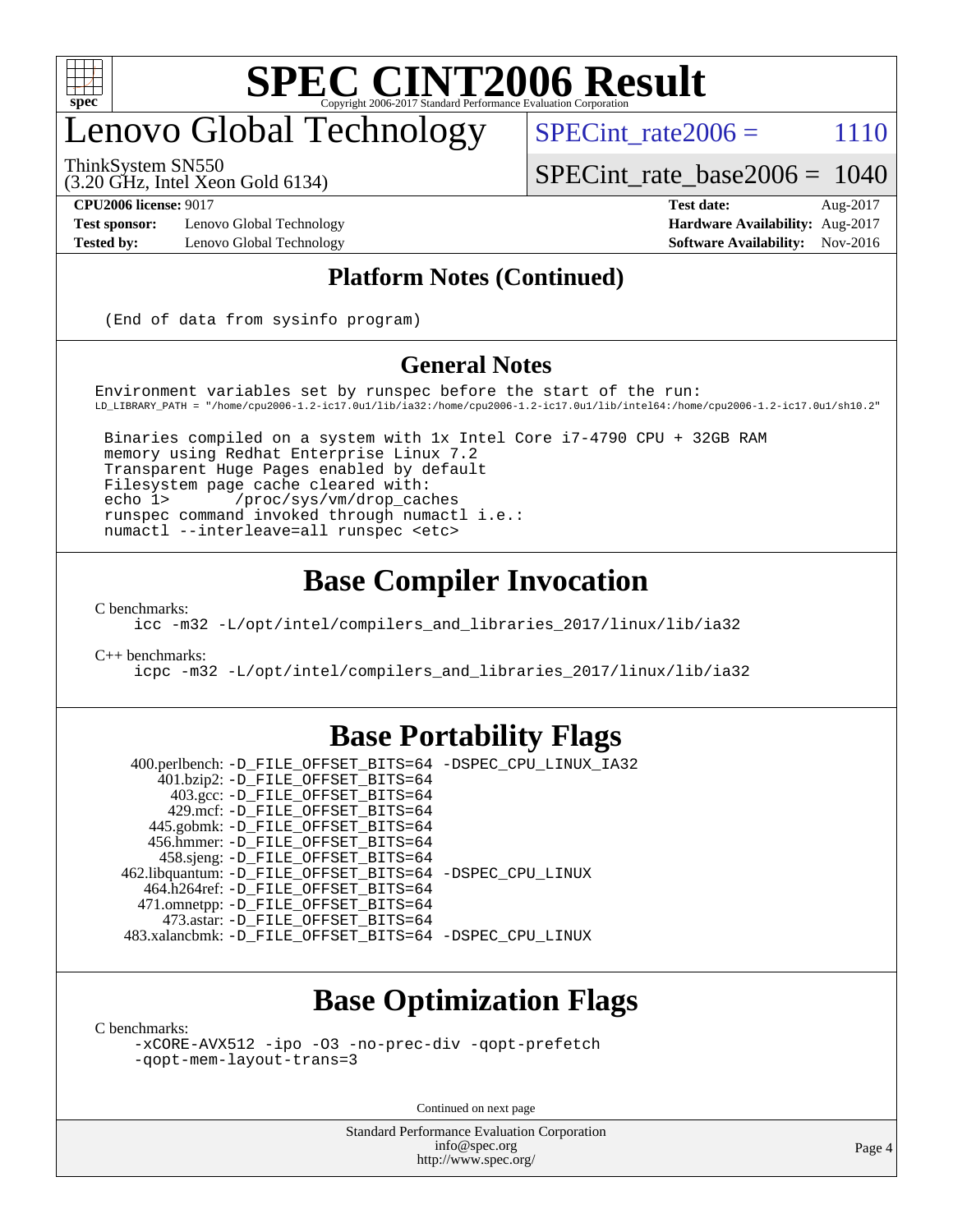

## enovo Global Technology

ThinkSystem SN550

SPECint rate $2006 = 1110$ 

[SPECint\\_rate\\_base2006 =](http://www.spec.org/auto/cpu2006/Docs/result-fields.html#SPECintratebase2006) 1040

(3.20 GHz, Intel Xeon Gold 6134)

**[Test sponsor:](http://www.spec.org/auto/cpu2006/Docs/result-fields.html#Testsponsor)** Lenovo Global Technology **[Hardware Availability:](http://www.spec.org/auto/cpu2006/Docs/result-fields.html#HardwareAvailability)** Aug-2017

**[CPU2006 license:](http://www.spec.org/auto/cpu2006/Docs/result-fields.html#CPU2006license)** 9017 **[Test date:](http://www.spec.org/auto/cpu2006/Docs/result-fields.html#Testdate)** Aug-2017 **[Tested by:](http://www.spec.org/auto/cpu2006/Docs/result-fields.html#Testedby)** Lenovo Global Technology **[Software Availability:](http://www.spec.org/auto/cpu2006/Docs/result-fields.html#SoftwareAvailability)** Nov-2016

### **[Base Optimization Flags \(Continued\)](http://www.spec.org/auto/cpu2006/Docs/result-fields.html#BaseOptimizationFlags)**

[C++ benchmarks:](http://www.spec.org/auto/cpu2006/Docs/result-fields.html#CXXbenchmarks)

[-xCORE-AVX512](http://www.spec.org/cpu2006/results/res2017q4/cpu2006-20170918-50093.flags.html#user_CXXbase_f-xCORE-AVX512) [-ipo](http://www.spec.org/cpu2006/results/res2017q4/cpu2006-20170918-50093.flags.html#user_CXXbase_f-ipo) [-O3](http://www.spec.org/cpu2006/results/res2017q4/cpu2006-20170918-50093.flags.html#user_CXXbase_f-O3) [-no-prec-div](http://www.spec.org/cpu2006/results/res2017q4/cpu2006-20170918-50093.flags.html#user_CXXbase_f-no-prec-div) [-qopt-prefetch](http://www.spec.org/cpu2006/results/res2017q4/cpu2006-20170918-50093.flags.html#user_CXXbase_f-qopt-prefetch) [-qopt-mem-layout-trans=3](http://www.spec.org/cpu2006/results/res2017q4/cpu2006-20170918-50093.flags.html#user_CXXbase_f-qopt-mem-layout-trans_170f5be61cd2cedc9b54468c59262d5d) [-Wl,-z,muldefs](http://www.spec.org/cpu2006/results/res2017q4/cpu2006-20170918-50093.flags.html#user_CXXbase_link_force_multiple1_74079c344b956b9658436fd1b6dd3a8a) [-L/sh10.2 -lsmartheap](http://www.spec.org/cpu2006/results/res2017q4/cpu2006-20170918-50093.flags.html#user_CXXbase_SmartHeap_b831f2d313e2fffa6dfe3f00ffc1f1c0)

### **[Base Other Flags](http://www.spec.org/auto/cpu2006/Docs/result-fields.html#BaseOtherFlags)**

[C benchmarks](http://www.spec.org/auto/cpu2006/Docs/result-fields.html#Cbenchmarks):

403.gcc: [-Dalloca=\\_alloca](http://www.spec.org/cpu2006/results/res2017q4/cpu2006-20170918-50093.flags.html#b403.gcc_baseEXTRA_CFLAGS_Dalloca_be3056838c12de2578596ca5467af7f3)

### **[Peak Compiler Invocation](http://www.spec.org/auto/cpu2006/Docs/result-fields.html#PeakCompilerInvocation)**

[C benchmarks \(except as noted below\)](http://www.spec.org/auto/cpu2006/Docs/result-fields.html#Cbenchmarksexceptasnotedbelow):

[icc -m32 -L/opt/intel/compilers\\_and\\_libraries\\_2017/linux/lib/ia32](http://www.spec.org/cpu2006/results/res2017q4/cpu2006-20170918-50093.flags.html#user_CCpeak_intel_icc_c29f3ff5a7ed067b11e4ec10a03f03ae)

400.perlbench: [icc -m64](http://www.spec.org/cpu2006/results/res2017q4/cpu2006-20170918-50093.flags.html#user_peakCCLD400_perlbench_intel_icc_64bit_bda6cc9af1fdbb0edc3795bac97ada53)

401.bzip2: [icc -m64](http://www.spec.org/cpu2006/results/res2017q4/cpu2006-20170918-50093.flags.html#user_peakCCLD401_bzip2_intel_icc_64bit_bda6cc9af1fdbb0edc3795bac97ada53)

456.hmmer: [icc -m64](http://www.spec.org/cpu2006/results/res2017q4/cpu2006-20170918-50093.flags.html#user_peakCCLD456_hmmer_intel_icc_64bit_bda6cc9af1fdbb0edc3795bac97ada53)

458.sjeng: [icc -m64](http://www.spec.org/cpu2006/results/res2017q4/cpu2006-20170918-50093.flags.html#user_peakCCLD458_sjeng_intel_icc_64bit_bda6cc9af1fdbb0edc3795bac97ada53)

#### [C++ benchmarks:](http://www.spec.org/auto/cpu2006/Docs/result-fields.html#CXXbenchmarks)

[icpc -m32 -L/opt/intel/compilers\\_and\\_libraries\\_2017/linux/lib/ia32](http://www.spec.org/cpu2006/results/res2017q4/cpu2006-20170918-50093.flags.html#user_CXXpeak_intel_icpc_8c35c7808b62dab9ae41a1aa06361b6b)

#### **[Peak Portability Flags](http://www.spec.org/auto/cpu2006/Docs/result-fields.html#PeakPortabilityFlags)**

 400.perlbench: [-DSPEC\\_CPU\\_LP64](http://www.spec.org/cpu2006/results/res2017q4/cpu2006-20170918-50093.flags.html#b400.perlbench_peakCPORTABILITY_DSPEC_CPU_LP64) [-DSPEC\\_CPU\\_LINUX\\_X64](http://www.spec.org/cpu2006/results/res2017q4/cpu2006-20170918-50093.flags.html#b400.perlbench_peakCPORTABILITY_DSPEC_CPU_LINUX_X64) 401.bzip2: [-DSPEC\\_CPU\\_LP64](http://www.spec.org/cpu2006/results/res2017q4/cpu2006-20170918-50093.flags.html#suite_peakCPORTABILITY401_bzip2_DSPEC_CPU_LP64) 403.gcc: [-D\\_FILE\\_OFFSET\\_BITS=64](http://www.spec.org/cpu2006/results/res2017q4/cpu2006-20170918-50093.flags.html#user_peakPORTABILITY403_gcc_file_offset_bits_64_438cf9856305ebd76870a2c6dc2689ab) 429.mcf: [-D\\_FILE\\_OFFSET\\_BITS=64](http://www.spec.org/cpu2006/results/res2017q4/cpu2006-20170918-50093.flags.html#user_peakPORTABILITY429_mcf_file_offset_bits_64_438cf9856305ebd76870a2c6dc2689ab) 445.gobmk: [-D\\_FILE\\_OFFSET\\_BITS=64](http://www.spec.org/cpu2006/results/res2017q4/cpu2006-20170918-50093.flags.html#user_peakPORTABILITY445_gobmk_file_offset_bits_64_438cf9856305ebd76870a2c6dc2689ab) 456.hmmer: [-DSPEC\\_CPU\\_LP64](http://www.spec.org/cpu2006/results/res2017q4/cpu2006-20170918-50093.flags.html#suite_peakCPORTABILITY456_hmmer_DSPEC_CPU_LP64) 458.sjeng: [-DSPEC\\_CPU\\_LP64](http://www.spec.org/cpu2006/results/res2017q4/cpu2006-20170918-50093.flags.html#suite_peakCPORTABILITY458_sjeng_DSPEC_CPU_LP64) 462.libquantum: [-D\\_FILE\\_OFFSET\\_BITS=64](http://www.spec.org/cpu2006/results/res2017q4/cpu2006-20170918-50093.flags.html#user_peakPORTABILITY462_libquantum_file_offset_bits_64_438cf9856305ebd76870a2c6dc2689ab) [-DSPEC\\_CPU\\_LINUX](http://www.spec.org/cpu2006/results/res2017q4/cpu2006-20170918-50093.flags.html#b462.libquantum_peakCPORTABILITY_DSPEC_CPU_LINUX) 464.h264ref: [-D\\_FILE\\_OFFSET\\_BITS=64](http://www.spec.org/cpu2006/results/res2017q4/cpu2006-20170918-50093.flags.html#user_peakPORTABILITY464_h264ref_file_offset_bits_64_438cf9856305ebd76870a2c6dc2689ab) 471.omnetpp: [-D\\_FILE\\_OFFSET\\_BITS=64](http://www.spec.org/cpu2006/results/res2017q4/cpu2006-20170918-50093.flags.html#user_peakPORTABILITY471_omnetpp_file_offset_bits_64_438cf9856305ebd76870a2c6dc2689ab) 473.astar: [-D\\_FILE\\_OFFSET\\_BITS=64](http://www.spec.org/cpu2006/results/res2017q4/cpu2006-20170918-50093.flags.html#user_peakPORTABILITY473_astar_file_offset_bits_64_438cf9856305ebd76870a2c6dc2689ab) 483.xalancbmk: [-D\\_FILE\\_OFFSET\\_BITS=64](http://www.spec.org/cpu2006/results/res2017q4/cpu2006-20170918-50093.flags.html#user_peakPORTABILITY483_xalancbmk_file_offset_bits_64_438cf9856305ebd76870a2c6dc2689ab) [-DSPEC\\_CPU\\_LINUX](http://www.spec.org/cpu2006/results/res2017q4/cpu2006-20170918-50093.flags.html#b483.xalancbmk_peakCXXPORTABILITY_DSPEC_CPU_LINUX)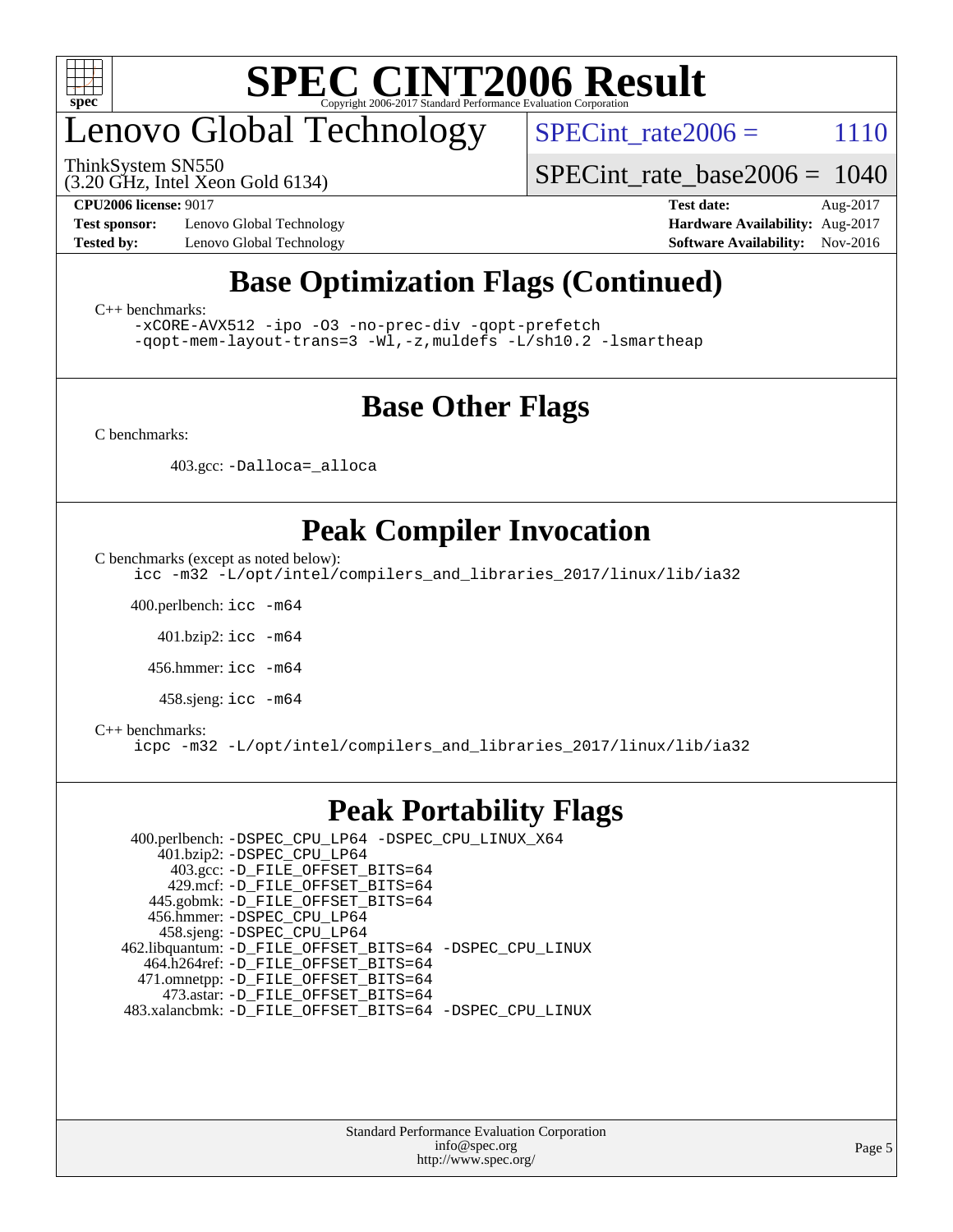

## enovo Global Technology

SPECint rate $2006 = 1110$ 

ThinkSystem SN550

(3.20 GHz, Intel Xeon Gold 6134)

[SPECint\\_rate\\_base2006 =](http://www.spec.org/auto/cpu2006/Docs/result-fields.html#SPECintratebase2006) 1040

**[Test sponsor:](http://www.spec.org/auto/cpu2006/Docs/result-fields.html#Testsponsor)** Lenovo Global Technology **[Hardware Availability:](http://www.spec.org/auto/cpu2006/Docs/result-fields.html#HardwareAvailability)** Aug-2017 **[Tested by:](http://www.spec.org/auto/cpu2006/Docs/result-fields.html#Testedby)** Lenovo Global Technology **[Software Availability:](http://www.spec.org/auto/cpu2006/Docs/result-fields.html#SoftwareAvailability)** Nov-2016

**[CPU2006 license:](http://www.spec.org/auto/cpu2006/Docs/result-fields.html#CPU2006license)** 9017 **[Test date:](http://www.spec.org/auto/cpu2006/Docs/result-fields.html#Testdate)** Aug-2017

### **[Peak Optimization Flags](http://www.spec.org/auto/cpu2006/Docs/result-fields.html#PeakOptimizationFlags)**

#### [C benchmarks](http://www.spec.org/auto/cpu2006/Docs/result-fields.html#Cbenchmarks):

 400.perlbench: [-prof-gen](http://www.spec.org/cpu2006/results/res2017q4/cpu2006-20170918-50093.flags.html#user_peakPASS1_CFLAGSPASS1_LDCFLAGS400_perlbench_prof_gen_e43856698f6ca7b7e442dfd80e94a8fc)(pass 1) [-prof-use](http://www.spec.org/cpu2006/results/res2017q4/cpu2006-20170918-50093.flags.html#user_peakPASS2_CFLAGSPASS2_LDCFLAGS400_perlbench_prof_use_bccf7792157ff70d64e32fe3e1250b55)(pass 2) [-xCORE-AVX512](http://www.spec.org/cpu2006/results/res2017q4/cpu2006-20170918-50093.flags.html#user_peakPASS2_CFLAGSPASS2_LDCFLAGS400_perlbench_f-xCORE-AVX512)(pass 2)  $-par-num-threads=1(pass 1) -ipo(pass 2) -O3(pass 2)$  $-par-num-threads=1(pass 1) -ipo(pass 2) -O3(pass 2)$  $-par-num-threads=1(pass 1) -ipo(pass 2) -O3(pass 2)$  $-par-num-threads=1(pass 1) -ipo(pass 2) -O3(pass 2)$  $-par-num-threads=1(pass 1) -ipo(pass 2) -O3(pass 2)$  $-par-num-threads=1(pass 1) -ipo(pass 2) -O3(pass 2)$ [-no-prec-div](http://www.spec.org/cpu2006/results/res2017q4/cpu2006-20170918-50093.flags.html#user_peakPASS2_CFLAGSPASS2_LDCFLAGS400_perlbench_f-no-prec-div)(pass 2) [-auto-ilp32](http://www.spec.org/cpu2006/results/res2017q4/cpu2006-20170918-50093.flags.html#user_peakCOPTIMIZE400_perlbench_f-auto-ilp32) [-qopt-mem-layout-trans=3](http://www.spec.org/cpu2006/results/res2017q4/cpu2006-20170918-50093.flags.html#user_peakCOPTIMIZE400_perlbench_f-qopt-mem-layout-trans_170f5be61cd2cedc9b54468c59262d5d) 401.bzip2: [-prof-gen](http://www.spec.org/cpu2006/results/res2017q4/cpu2006-20170918-50093.flags.html#user_peakPASS1_CFLAGSPASS1_LDCFLAGS401_bzip2_prof_gen_e43856698f6ca7b7e442dfd80e94a8fc)(pass 1) [-prof-use](http://www.spec.org/cpu2006/results/res2017q4/cpu2006-20170918-50093.flags.html#user_peakPASS2_CFLAGSPASS2_LDCFLAGS401_bzip2_prof_use_bccf7792157ff70d64e32fe3e1250b55)(pass 2) [-xCORE-AVX512](http://www.spec.org/cpu2006/results/res2017q4/cpu2006-20170918-50093.flags.html#user_peakPASS2_CFLAGSPASS2_LDCFLAGS401_bzip2_f-xCORE-AVX512)(pass 2) [-par-num-threads=1](http://www.spec.org/cpu2006/results/res2017q4/cpu2006-20170918-50093.flags.html#user_peakPASS1_CFLAGSPASS1_LDCFLAGS401_bzip2_par_num_threads_786a6ff141b4e9e90432e998842df6c2)(pass 1) [-ipo](http://www.spec.org/cpu2006/results/res2017q4/cpu2006-20170918-50093.flags.html#user_peakPASS2_CFLAGSPASS2_LDCFLAGS401_bzip2_f-ipo)(pass 2) [-O3](http://www.spec.org/cpu2006/results/res2017q4/cpu2006-20170918-50093.flags.html#user_peakPASS2_CFLAGSPASS2_LDCFLAGS401_bzip2_f-O3)(pass 2) [-no-prec-div](http://www.spec.org/cpu2006/results/res2017q4/cpu2006-20170918-50093.flags.html#user_peakPASS2_CFLAGSPASS2_LDCFLAGS401_bzip2_f-no-prec-div)(pass 2) [-qopt-prefetch](http://www.spec.org/cpu2006/results/res2017q4/cpu2006-20170918-50093.flags.html#user_peakCOPTIMIZE401_bzip2_f-qopt-prefetch) [-auto-ilp32](http://www.spec.org/cpu2006/results/res2017q4/cpu2006-20170918-50093.flags.html#user_peakCOPTIMIZE401_bzip2_f-auto-ilp32) [-qopt-mem-layout-trans=3](http://www.spec.org/cpu2006/results/res2017q4/cpu2006-20170918-50093.flags.html#user_peakCOPTIMIZE401_bzip2_f-qopt-mem-layout-trans_170f5be61cd2cedc9b54468c59262d5d) 403.gcc: [-xCORE-AVX512](http://www.spec.org/cpu2006/results/res2017q4/cpu2006-20170918-50093.flags.html#user_peakOPTIMIZE403_gcc_f-xCORE-AVX512) [-ipo](http://www.spec.org/cpu2006/results/res2017q4/cpu2006-20170918-50093.flags.html#user_peakOPTIMIZE403_gcc_f-ipo) [-O3](http://www.spec.org/cpu2006/results/res2017q4/cpu2006-20170918-50093.flags.html#user_peakOPTIMIZE403_gcc_f-O3) [-no-prec-div](http://www.spec.org/cpu2006/results/res2017q4/cpu2006-20170918-50093.flags.html#user_peakOPTIMIZE403_gcc_f-no-prec-div) [-qopt-mem-layout-trans=3](http://www.spec.org/cpu2006/results/res2017q4/cpu2006-20170918-50093.flags.html#user_peakCOPTIMIZE403_gcc_f-qopt-mem-layout-trans_170f5be61cd2cedc9b54468c59262d5d)  $429$ .mcf: basepeak = yes 445.gobmk: [-prof-gen](http://www.spec.org/cpu2006/results/res2017q4/cpu2006-20170918-50093.flags.html#user_peakPASS1_CFLAGSPASS1_LDCFLAGS445_gobmk_prof_gen_e43856698f6ca7b7e442dfd80e94a8fc)(pass 1) [-prof-use](http://www.spec.org/cpu2006/results/res2017q4/cpu2006-20170918-50093.flags.html#user_peakPASS2_CFLAGSPASS2_LDCFLAGSPASS2_LDFLAGS445_gobmk_prof_use_bccf7792157ff70d64e32fe3e1250b55)(pass 2) [-xCORE-AVX512](http://www.spec.org/cpu2006/results/res2017q4/cpu2006-20170918-50093.flags.html#user_peakPASS2_CFLAGSPASS2_LDCFLAGSPASS2_LDFLAGS445_gobmk_f-xCORE-AVX512)(pass 2) [-par-num-threads=1](http://www.spec.org/cpu2006/results/res2017q4/cpu2006-20170918-50093.flags.html#user_peakPASS1_CFLAGSPASS1_LDCFLAGS445_gobmk_par_num_threads_786a6ff141b4e9e90432e998842df6c2)(pass 1) [-ipo](http://www.spec.org/cpu2006/results/res2017q4/cpu2006-20170918-50093.flags.html#user_peakPASS2_LDCFLAGS445_gobmk_f-ipo)(pass 2) [-O3](http://www.spec.org/cpu2006/results/res2017q4/cpu2006-20170918-50093.flags.html#user_peakPASS2_LDCFLAGS445_gobmk_f-O3)(pass 2) [-no-prec-div](http://www.spec.org/cpu2006/results/res2017q4/cpu2006-20170918-50093.flags.html#user_peakPASS2_LDCFLAGS445_gobmk_f-no-prec-div)(pass 2) [-qopt-mem-layout-trans=3](http://www.spec.org/cpu2006/results/res2017q4/cpu2006-20170918-50093.flags.html#user_peakCOPTIMIZE445_gobmk_f-qopt-mem-layout-trans_170f5be61cd2cedc9b54468c59262d5d) 456.hmmer: [-xCORE-AVX512](http://www.spec.org/cpu2006/results/res2017q4/cpu2006-20170918-50093.flags.html#user_peakOPTIMIZE456_hmmer_f-xCORE-AVX512) [-ipo](http://www.spec.org/cpu2006/results/res2017q4/cpu2006-20170918-50093.flags.html#user_peakOPTIMIZE456_hmmer_f-ipo) [-O3](http://www.spec.org/cpu2006/results/res2017q4/cpu2006-20170918-50093.flags.html#user_peakOPTIMIZE456_hmmer_f-O3) [-no-prec-div](http://www.spec.org/cpu2006/results/res2017q4/cpu2006-20170918-50093.flags.html#user_peakOPTIMIZE456_hmmer_f-no-prec-div) [-unroll2](http://www.spec.org/cpu2006/results/res2017q4/cpu2006-20170918-50093.flags.html#user_peakCOPTIMIZE456_hmmer_f-unroll_784dae83bebfb236979b41d2422d7ec2) [-auto-ilp32](http://www.spec.org/cpu2006/results/res2017q4/cpu2006-20170918-50093.flags.html#user_peakCOPTIMIZE456_hmmer_f-auto-ilp32) [-qopt-mem-layout-trans=3](http://www.spec.org/cpu2006/results/res2017q4/cpu2006-20170918-50093.flags.html#user_peakCOPTIMIZE456_hmmer_f-qopt-mem-layout-trans_170f5be61cd2cedc9b54468c59262d5d) 458.sjeng: [-prof-gen](http://www.spec.org/cpu2006/results/res2017q4/cpu2006-20170918-50093.flags.html#user_peakPASS1_CFLAGSPASS1_LDCFLAGS458_sjeng_prof_gen_e43856698f6ca7b7e442dfd80e94a8fc)(pass 1) [-prof-use](http://www.spec.org/cpu2006/results/res2017q4/cpu2006-20170918-50093.flags.html#user_peakPASS2_CFLAGSPASS2_LDCFLAGS458_sjeng_prof_use_bccf7792157ff70d64e32fe3e1250b55)(pass 2) [-xCORE-AVX512](http://www.spec.org/cpu2006/results/res2017q4/cpu2006-20170918-50093.flags.html#user_peakPASS2_CFLAGSPASS2_LDCFLAGS458_sjeng_f-xCORE-AVX512)(pass 2) [-par-num-threads=1](http://www.spec.org/cpu2006/results/res2017q4/cpu2006-20170918-50093.flags.html#user_peakPASS1_CFLAGSPASS1_LDCFLAGS458_sjeng_par_num_threads_786a6ff141b4e9e90432e998842df6c2)(pass 1) [-ipo](http://www.spec.org/cpu2006/results/res2017q4/cpu2006-20170918-50093.flags.html#user_peakPASS2_CFLAGSPASS2_LDCFLAGS458_sjeng_f-ipo)(pass 2) [-O3](http://www.spec.org/cpu2006/results/res2017q4/cpu2006-20170918-50093.flags.html#user_peakPASS2_CFLAGSPASS2_LDCFLAGS458_sjeng_f-O3)(pass 2) [-no-prec-div](http://www.spec.org/cpu2006/results/res2017q4/cpu2006-20170918-50093.flags.html#user_peakPASS2_CFLAGSPASS2_LDCFLAGS458_sjeng_f-no-prec-div)(pass 2) [-unroll4](http://www.spec.org/cpu2006/results/res2017q4/cpu2006-20170918-50093.flags.html#user_peakCOPTIMIZE458_sjeng_f-unroll_4e5e4ed65b7fd20bdcd365bec371b81f) [-auto-ilp32](http://www.spec.org/cpu2006/results/res2017q4/cpu2006-20170918-50093.flags.html#user_peakCOPTIMIZE458_sjeng_f-auto-ilp32) [-qopt-mem-layout-trans=3](http://www.spec.org/cpu2006/results/res2017q4/cpu2006-20170918-50093.flags.html#user_peakCOPTIMIZE458_sjeng_f-qopt-mem-layout-trans_170f5be61cd2cedc9b54468c59262d5d)  $462$ .libquantum: basepeak = yes 464.h264ref: [-prof-gen](http://www.spec.org/cpu2006/results/res2017q4/cpu2006-20170918-50093.flags.html#user_peakPASS1_CFLAGSPASS1_LDCFLAGS464_h264ref_prof_gen_e43856698f6ca7b7e442dfd80e94a8fc)(pass 1) [-prof-use](http://www.spec.org/cpu2006/results/res2017q4/cpu2006-20170918-50093.flags.html#user_peakPASS2_CFLAGSPASS2_LDCFLAGS464_h264ref_prof_use_bccf7792157ff70d64e32fe3e1250b55)(pass 2) [-xCORE-AVX512](http://www.spec.org/cpu2006/results/res2017q4/cpu2006-20170918-50093.flags.html#user_peakPASS2_CFLAGSPASS2_LDCFLAGS464_h264ref_f-xCORE-AVX512)(pass 2) [-par-num-threads=1](http://www.spec.org/cpu2006/results/res2017q4/cpu2006-20170918-50093.flags.html#user_peakPASS1_CFLAGSPASS1_LDCFLAGS464_h264ref_par_num_threads_786a6ff141b4e9e90432e998842df6c2)(pass 1) [-ipo](http://www.spec.org/cpu2006/results/res2017q4/cpu2006-20170918-50093.flags.html#user_peakPASS2_CFLAGSPASS2_LDCFLAGS464_h264ref_f-ipo)(pass 2) [-O3](http://www.spec.org/cpu2006/results/res2017q4/cpu2006-20170918-50093.flags.html#user_peakPASS2_CFLAGSPASS2_LDCFLAGS464_h264ref_f-O3)(pass 2) [-no-prec-div](http://www.spec.org/cpu2006/results/res2017q4/cpu2006-20170918-50093.flags.html#user_peakPASS2_CFLAGSPASS2_LDCFLAGS464_h264ref_f-no-prec-div)(pass 2) [-unroll2](http://www.spec.org/cpu2006/results/res2017q4/cpu2006-20170918-50093.flags.html#user_peakCOPTIMIZE464_h264ref_f-unroll_784dae83bebfb236979b41d2422d7ec2) [-qopt-mem-layout-trans=3](http://www.spec.org/cpu2006/results/res2017q4/cpu2006-20170918-50093.flags.html#user_peakCOPTIMIZE464_h264ref_f-qopt-mem-layout-trans_170f5be61cd2cedc9b54468c59262d5d) [C++ benchmarks:](http://www.spec.org/auto/cpu2006/Docs/result-fields.html#CXXbenchmarks) 471.omnetpp: [-prof-gen](http://www.spec.org/cpu2006/results/res2017q4/cpu2006-20170918-50093.flags.html#user_peakPASS1_CXXFLAGSPASS1_LDCXXFLAGS471_omnetpp_prof_gen_e43856698f6ca7b7e442dfd80e94a8fc)(pass 1) [-prof-use](http://www.spec.org/cpu2006/results/res2017q4/cpu2006-20170918-50093.flags.html#user_peakPASS2_CXXFLAGSPASS2_LDCXXFLAGS471_omnetpp_prof_use_bccf7792157ff70d64e32fe3e1250b55)(pass 2) [-xCORE-AVX512](http://www.spec.org/cpu2006/results/res2017q4/cpu2006-20170918-50093.flags.html#user_peakPASS2_CXXFLAGSPASS2_LDCXXFLAGS471_omnetpp_f-xCORE-AVX512)(pass 2) [-par-num-threads=1](http://www.spec.org/cpu2006/results/res2017q4/cpu2006-20170918-50093.flags.html#user_peakPASS1_CXXFLAGSPASS1_LDCXXFLAGS471_omnetpp_par_num_threads_786a6ff141b4e9e90432e998842df6c2)(pass 1) [-ipo](http://www.spec.org/cpu2006/results/res2017q4/cpu2006-20170918-50093.flags.html#user_peakPASS2_CXXFLAGSPASS2_LDCXXFLAGS471_omnetpp_f-ipo)(pass 2) [-O3](http://www.spec.org/cpu2006/results/res2017q4/cpu2006-20170918-50093.flags.html#user_peakPASS2_CXXFLAGSPASS2_LDCXXFLAGS471_omnetpp_f-O3)(pass 2) [-no-prec-div](http://www.spec.org/cpu2006/results/res2017q4/cpu2006-20170918-50093.flags.html#user_peakPASS2_CXXFLAGSPASS2_LDCXXFLAGS471_omnetpp_f-no-prec-div)(pass 2) [-qopt-ra-region-strategy=block](http://www.spec.org/cpu2006/results/res2017q4/cpu2006-20170918-50093.flags.html#user_peakCXXOPTIMIZE471_omnetpp_f-qopt-ra-region-strategy_430aa8f7c220cbde92ae827fa8d9be32)  [-qopt-mem-layout-trans=3](http://www.spec.org/cpu2006/results/res2017q4/cpu2006-20170918-50093.flags.html#user_peakCXXOPTIMIZE471_omnetpp_f-qopt-mem-layout-trans_170f5be61cd2cedc9b54468c59262d5d) [-Wl,-z,muldefs](http://www.spec.org/cpu2006/results/res2017q4/cpu2006-20170918-50093.flags.html#user_peakEXTRA_LDFLAGS471_omnetpp_link_force_multiple1_74079c344b956b9658436fd1b6dd3a8a) [-L/sh10.2 -lsmartheap](http://www.spec.org/cpu2006/results/res2017q4/cpu2006-20170918-50093.flags.html#user_peakEXTRA_LIBS471_omnetpp_SmartHeap_b831f2d313e2fffa6dfe3f00ffc1f1c0) 473.astar: basepeak = yes  $483.xalanchmk: basepeak = yes$